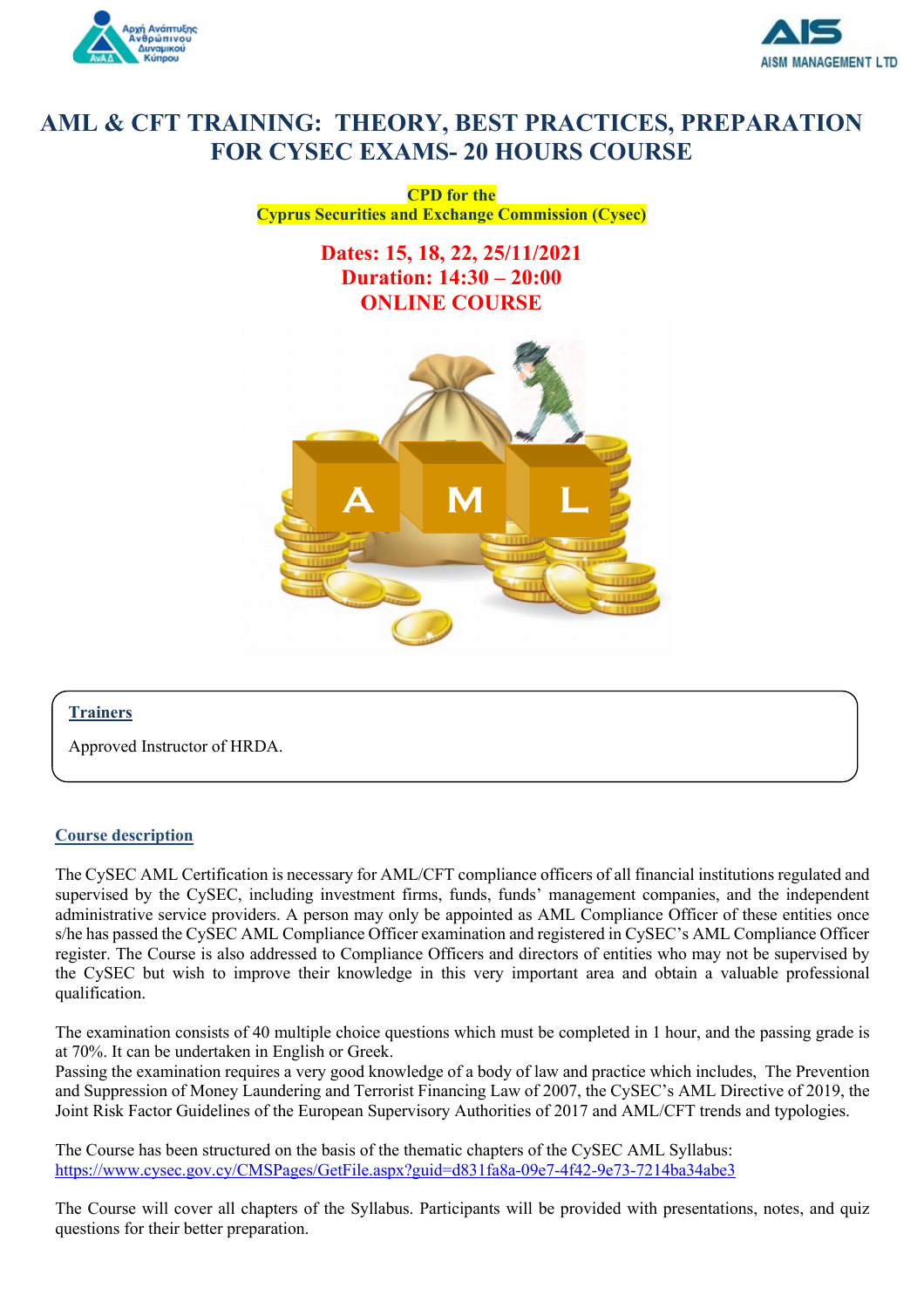



### **Need for training:**

Preventing and suppressing money laundering ('FBI') and terrorist financing ('XT') are crucial issues for any modern economy. In this context, all providers of supervised financial, legal, administrative (fiduciary) or accounting / auditing services (banks, investment firms, lawyers, accountants, administrative service providers) should have welltrained staff who can keep up to date. his knowledge on an ongoing basis. Furthermore, the Cyprus Securities and Exchange Commission has established certification examinations for persons wishing to provide compliance services for the prevention of FSF and XT to entities supervised by the Commission (Investment Services Providers, fiduciary companies and others).

Through this program, the trainees will get the basic knowledge regarding the current legal framework, and its implementation in practice by the Cypriot liable entities. They will be trained in the identification of risks, the identification of suspicious transactions, the precautionary measures to be implemented, the correct way of their implementation, and the consequences of their incomplete implementation. At the same time, the program will prepare all those who will attend the certification exams of the Cyprus Securities and Exchange Commission.

## **Objectives:**

After the completion of the program, the trainees will be able to:

#### At the level of knowledge:

- 1. be aware of the concept of money laundering ('XPX' and 'XT') and terrorist financing.
- 2. to know the stages and techniques used for XPX and XT.
- 3. be aware of the basic provisions of the legislative framework, the role of MOKAS and the supervisory authorities of the financial sector.
- 4. know the meaning of sanctions, and how they are used.
- 5. to know the basic elements of the compliance culture that should exist in each organization, the role and responsibilities of the staff, the compliance officer and the officials in the prevention of FSM and XT.
- 6. be aware of risk assessment and management for FSM and XT.
- 7. to know the basic principles of Know your Customer and Client Due Diligence.
- 8. be aware of cases where increased due diligence measures should be used and cases where simplified customer due diligence measures may be used.
- 9. know the meaning of 'real beneficiary'.
- 10. be familiar with the internal reporting procedures of suspicious transactions and be aware of the characteristics of suspicious transactions.

#### **Who should attend:**

- 1. Compliance Officers of investment service companies, administrative service companies
- 2. Lawyers
- 3. Managers and officials of supervised financial entities
- 4. Accountants and auditors.
- 5. Professionals.

# **By attending this seminar, participants will be entitled to 20 continuing vocational training units (CPD points).**

For more information www.etccentre.com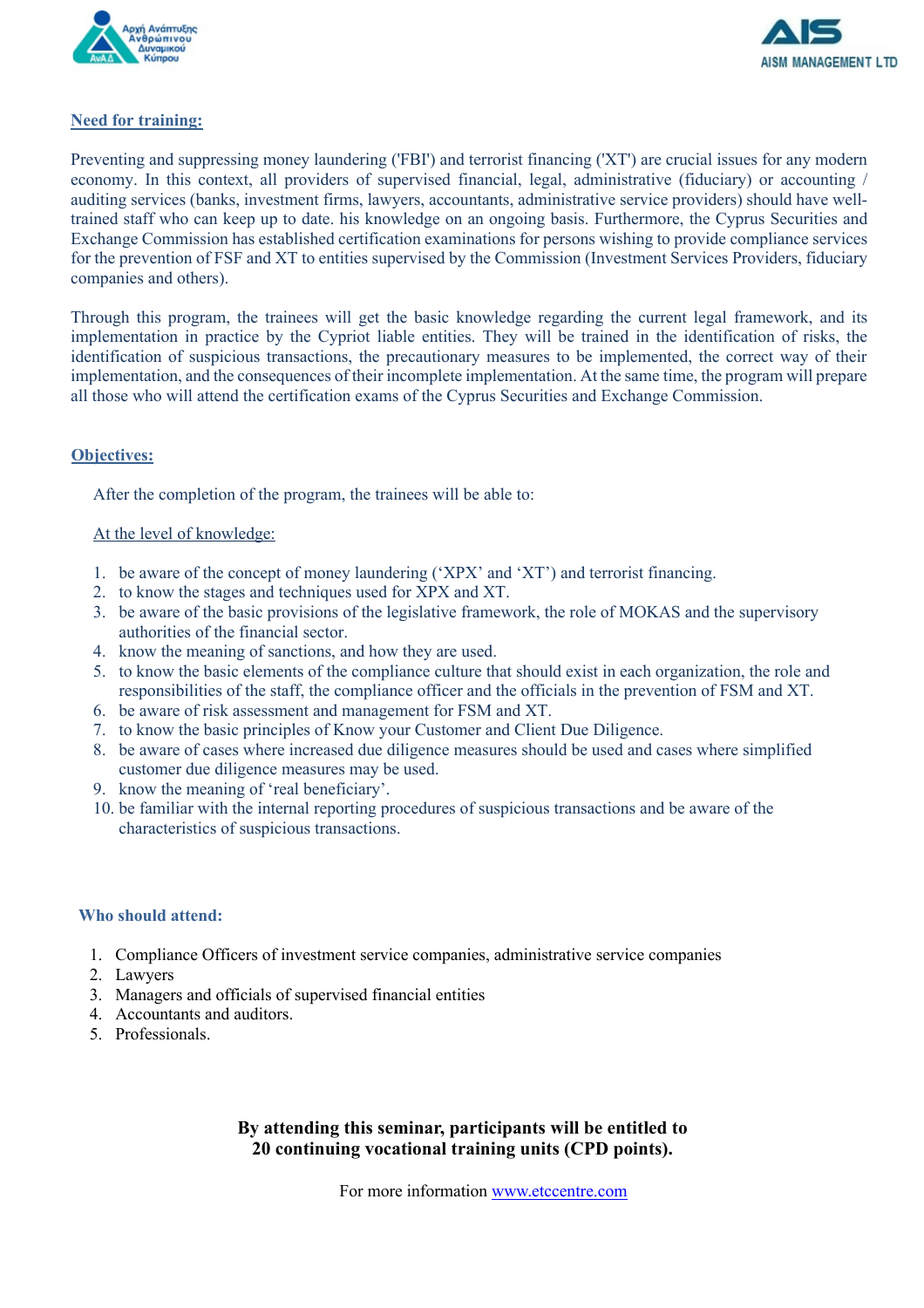



# **Organizers**

# **AISM Management**

AISM Management Ltd is a company specializing on dispute resolution services and surveying services associated with the built environment and property. It is an approved seminar provider by the Human Resource Development Authority with approved trainers. The aim of AISM Management Ltd is the continuous education and training of professional adults for covering their continuous professional development requirements as well as providing diplomas in association with recognized centers abroad. AISM Management Ltd is active in organizing and implementing training programs and conferences.

AISM MANAGEMENT LTD also offers in house training adjusted to the needs of a company.

# **ETC Events Training Centre**

ETC is a business centre specializing on events organization, events management and events marketing services and offers high tech rooms, for training or meetings, approved by HRDA (the Human Resource Development Authority).

For more information: **www.etccentre.com**

|  | ETC CENTRE also offers approved HRDA training rooms for rent. |  |
|--|---------------------------------------------------------------|--|
|  |                                                               |  |

| <b>COST OF SEMINAR</b>                                                                                                                | $6680,00 + 129,20$ ( <b>Q.II.A.</b> ) |  |  |  |  |
|---------------------------------------------------------------------------------------------------------------------------------------|---------------------------------------|--|--|--|--|
| Participation fee payable for HRDA grant<br><b>beneficiaries</b>                                                                      | $\epsilon$ 340,00 + 129.20 (Φ.Π.Α.)   |  |  |  |  |
| Cost of seminar for non-beneficiaries of HRDA grant<br>(Persons subject to government services or self-<br>employed                   | $6680,00 + 129,20$ ( <b>Q.II.A.</b> ) |  |  |  |  |
| * VAT is calculated at the initial cost of the seminar                                                                                |                                       |  |  |  |  |
| The program was approved by the HRDA. Businesses involved with<br>employees who meet the HRDA Criteria will be eligible related grant |                                       |  |  |  |  |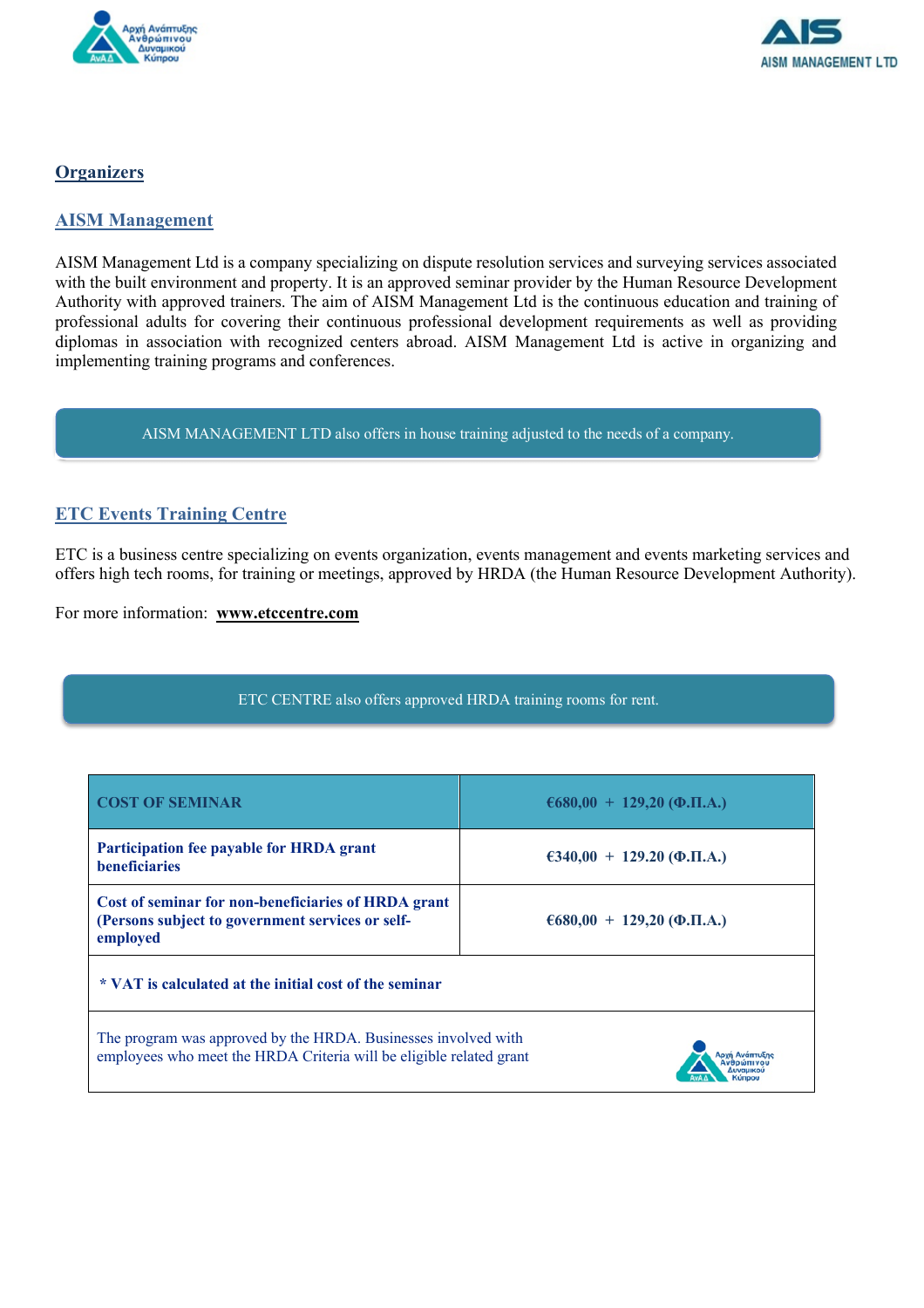



## **REGISTRATION FORM**

| <b>HOW TO REGISTER:</b><br>Please complete the registration form and submit it using one of the following methods:<br>1. Fax No.: $+357$ 22779780<br>2. E-mail: aisman@cytanet.com.cy<br><b>TUITION FEES:</b>                                                                                                                                                                                                     |                                                |  |  |  |  |  |  |
|-------------------------------------------------------------------------------------------------------------------------------------------------------------------------------------------------------------------------------------------------------------------------------------------------------------------------------------------------------------------------------------------------------------------|------------------------------------------------|--|--|--|--|--|--|
| <b>Seminar Cost:</b>                                                                                                                                                                                                                                                                                                                                                                                              | $6680,00 + 129,20$ (Φ.Π.Α.)                    |  |  |  |  |  |  |
| Cost of participation for beneficiaries after HRDA grant:                                                                                                                                                                                                                                                                                                                                                         | $\epsilon$ 340,00 + 129.20 (Φ.Π.Α.)            |  |  |  |  |  |  |
| Cost of seminar for non-beneficiaries of HRDA grant<br>(Individuals subject to government services or self-employed)<br>* VAT is calculated at the initial cost of the seminar.                                                                                                                                                                                                                                   | $\epsilon$ 680,00 + $\epsilon$ 129.20 (Φ.Π.Α.) |  |  |  |  |  |  |
| <b>PAYMENT / PAYMENT DATA:</b><br>AISM Management reserves the right to refuse entry to the seminar or to withhold any materials unless payment is<br>made. AISM Management Ltd reserves the right to adjust invoices to VAT changes. Invoices and / or receipts will be<br>issued to all participants.                                                                                                           |                                                |  |  |  |  |  |  |
| <b>PARTICIPATION IN TRAINING PROGRAMS PREPAID</b><br>Payment Methods: (Please specify the payment method before starting the program):<br>Payment on the day of the seminar<br>Deposit to bank account: AISM Management Ltd<br>Bank of Cyprus 018101013371, IBAN No: CY76002001810000000101337100 BIC: BCYPCY2N<br>By mail order at AISM Management Ltd<br>Address: Chiou 10 Street, 2373 Agios Dometios, Nicosia |                                                |  |  |  |  |  |  |